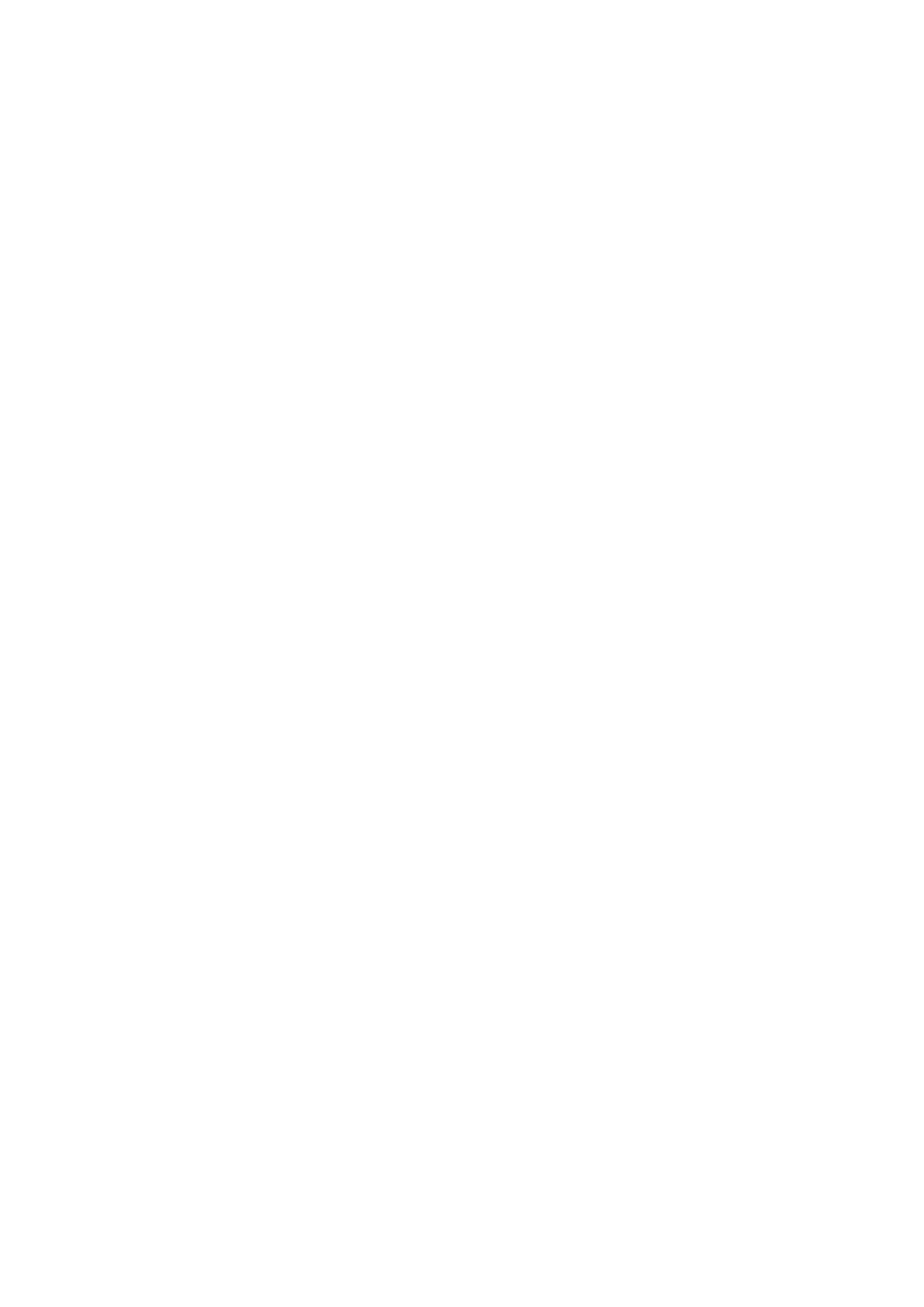...................................................................................................................................................... ......................................................................................................................................................

Check your answer with that given at the end of the Unit.

# **4.6 LET US SUM UP**

The goal of writing a summary of an article, a chapter, or a book is to offer as accurately as possible the full sense of the original, but in a more condensed form. A summary restates the author's main point, purpose, intent, and supporting details in your own words. The process of summarizing enables you to better grasp the original and the result shows the reader that you understand it as well. In addition, the knowledge gained allows you to better analyse and critique the original.

In this unit we have shown you how we can write summaries of the passages we read by looking for the important ideas in each passage and the relationship between them; and adopting a proper arrangement for the main points in the summary and linking the various sentences in it with the use of connectives.

## **4.7 SUGGESTED READING**

J. Zukowski/Faust, S.S. Johnston and C.S. Atkonson: *Between the Lines.* 

# **4.8 ANSWERS**

## **Check Your Progress 1**

1. i. imports ii. verified iii. versatile iv. prospective

v. aggravate vi. acquittal vii. arbitrate viii. infallible

## **Check Your Progress 2**

1. I suggest we alter the length of the cloak.

- 2. Everything today requires peoples' conformity to some standard.
- 3. If we revise the programme, our efficiency in customer service will increase.

5. Many engineers have commented about not being notified when new information is filed in the library.

## **Check Your Progress 3**

Topic sentences:

Text 1: (a) Today, boys try to prove they are men in many different ways. Text 2: (d) Failure to abide by these rules will result in a failing grade for this test.

## **Check Your Progress 4**

i. The topic sentence: Playing computer games causes social, educational and personal problems to youngsters and society and therefore should be controlled.